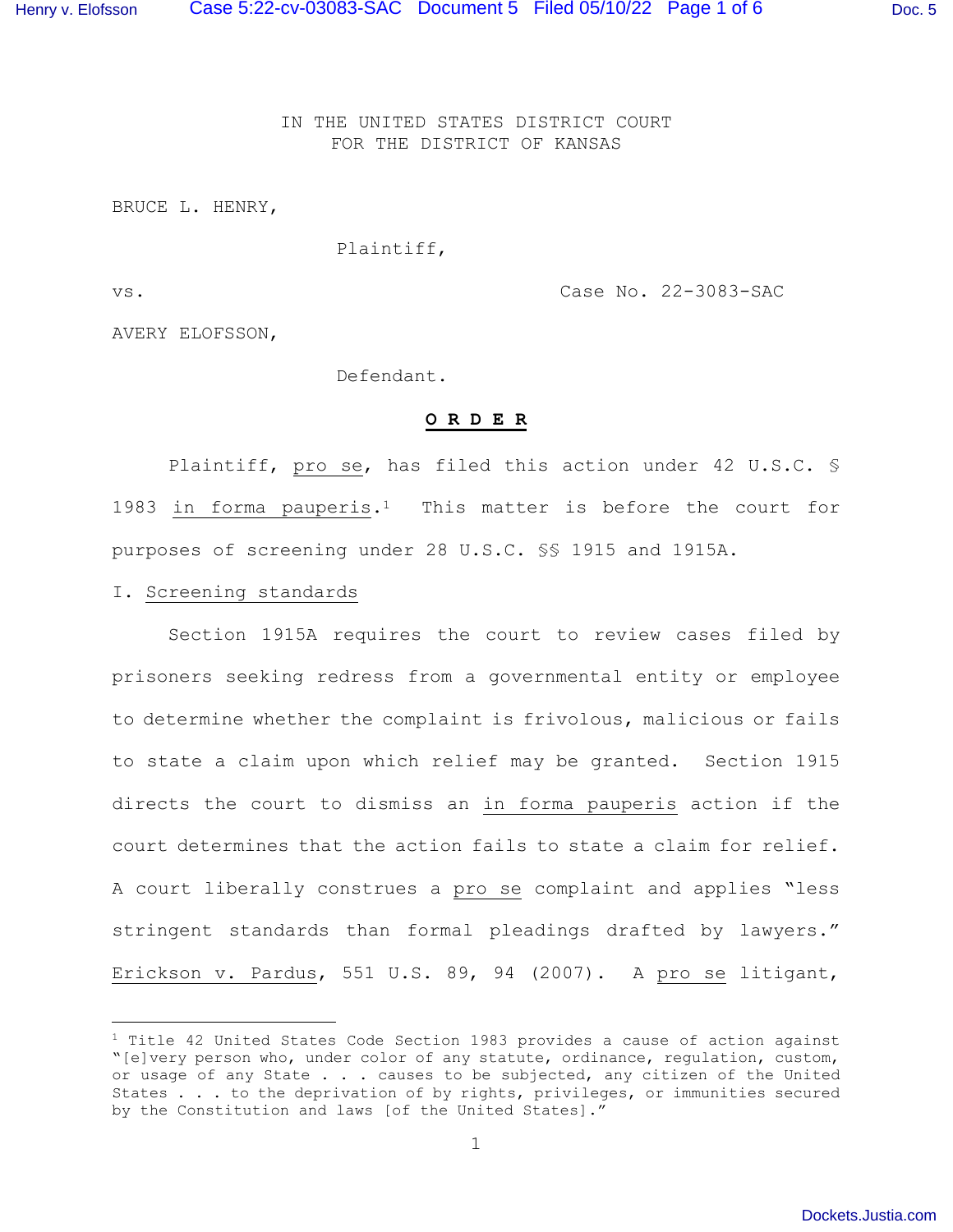## Case 5:22-cv-03083-SAC Document 5 Filed 05/10/22 Page 2 of 6

however, is not relieved from following the same rules of procedure as any other litigant. See Green v. Dorrell, 969 F.2d 915, 917 (10th Cir. 1992). Conclusory allegations without supporting facts "are insufficient to state a claim upon which relief can be based." Hall v. Bellmon, 935 F.2d 1106, 1110 (10th Cir. 1991). The court "will not supply additional factual allegations to round out a plaintiff's complaint or construct a legal theory on plaintiff's behalf." Whitney v. New Mexico, 113 F.3d 1170, 1173-74 (10th Cir. 1997).

 When deciding whether plaintiff's complaint "fails to state a claim upon which relief may be granted," the court must determine whether the complaint contains "sufficient factual matter, accepted as true, to 'state a claim for relief that is plausible on its face.'" Ashcroft v. Iqbal, 556 U.S. 662, 678 (2009)(quoting Bell Atl. Corp. v. Twombly, 550 U.S. 544, 570 (2007)). The court accepts the plaintiff's well-pled factual allegations as true and views them in the light most favorable to the plaintiff.<sup>2</sup> United States v. Smith, 561 F.3d 1090, 1098 (10th Cir. 2009). The court, however, is not required to accept legal conclusions alleged in the complaint as true. Iqbal, 556 U.S. at 678. "Thus, mere 'labels and conclusions' and 'a formulaic recitation of the elements of a cause of action' will not suffice" to state a claim. Khalik v.

<sup>2</sup> The court may also consider exhibits attached to a complaint.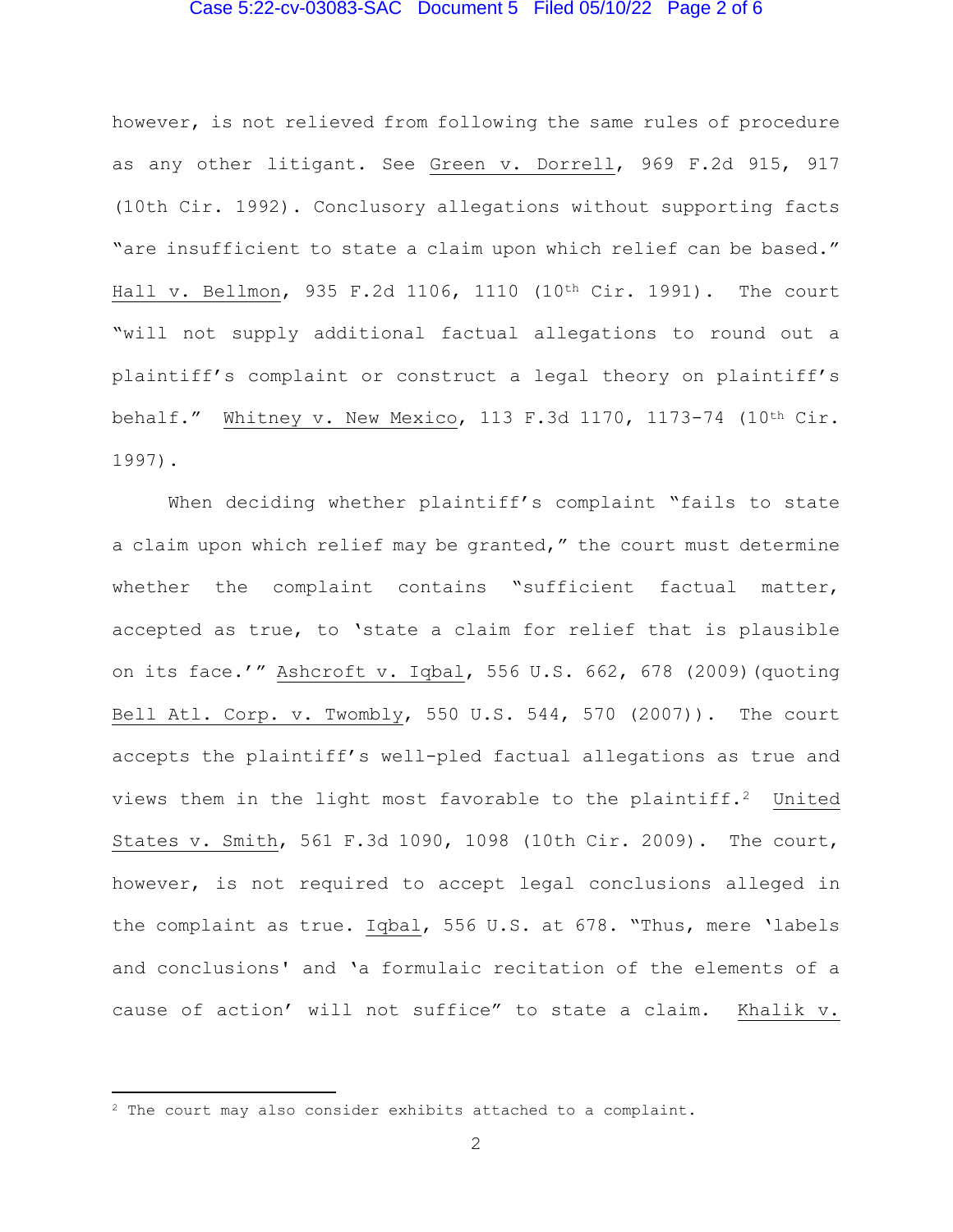# Case 5:22-cv-03083-SAC Document 5 Filed 05/10/22 Page 3 of 6

United Air Lines, 671 F.3d 1188, 1191 (10th Cir. 2012) (quoting Twombly, 550 U.S. at 555).

"The elements necessary to establish a § 1983 ... violation will vary with the constitutional provision at issue." Pahls v. Thomas, 718 F.3d 1210, 1225 (10th Cir. 2013) (quotation omitted). Liability also depends upon on an individual defendant's personal involvement in the constitutional violation. Id.

### II. The complaint

 Plaintiff appears to allege that false arrest warrants have been issued against him, and that he has been arrested and is being prosecuted on the basis of a false arrest warrant. He asks that the case against him be "dropped." He also asks that he not be prosecuted in the future for failure to register. The complaint does not expressly state what role defendant Elofsson has played either in plaintiff's prosecution or the issuance of the arrest warrants. The complaint simply identifies Elofsson as an Assistant District Attorney for Sedgwick County.

#### III. Screening

 Under the facts currently alleged in the complaint, the court does not have jurisdiction to direct that a state court prosecution against plaintiff be dropped. The Tenth Circuit has held that,

3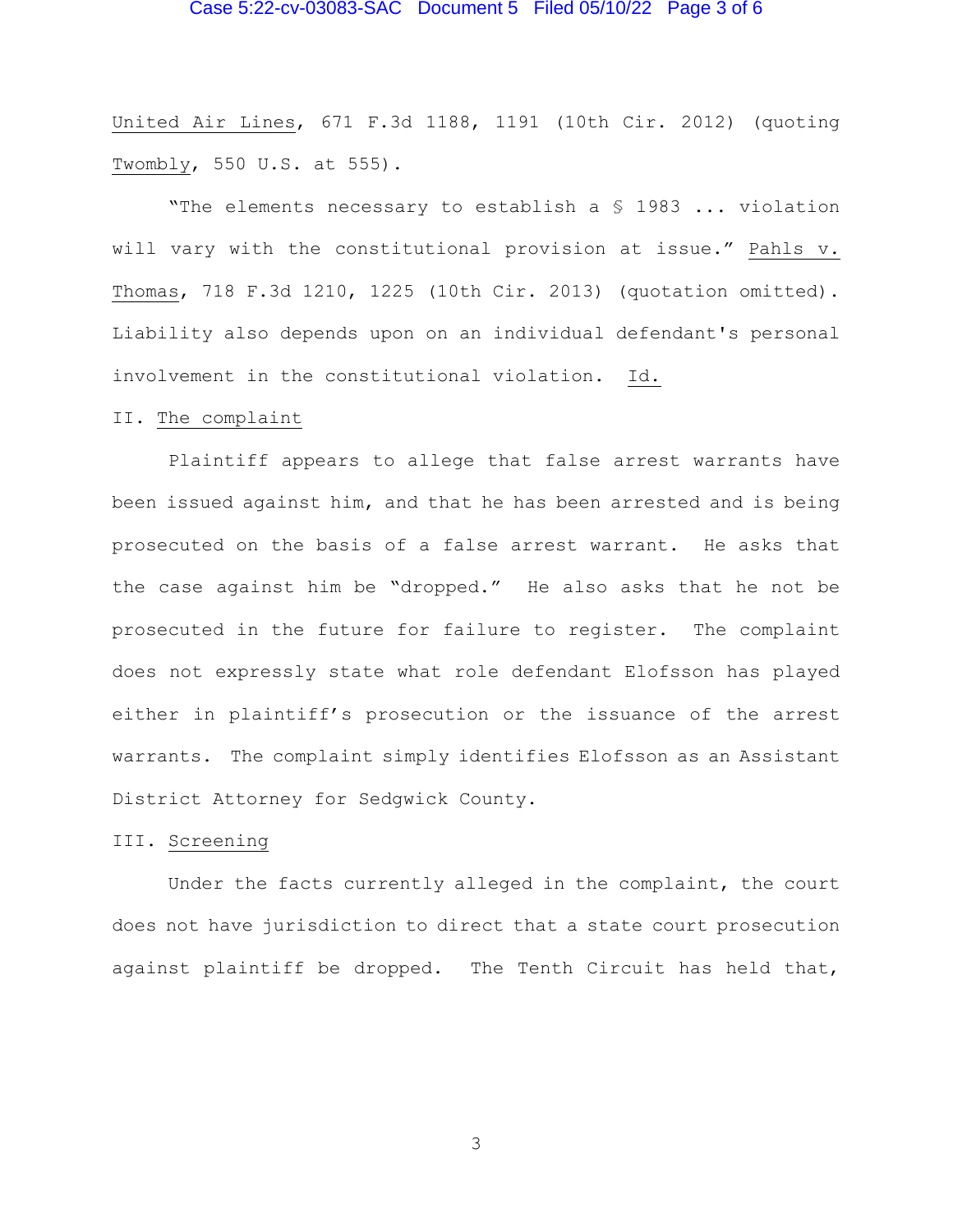## Case 5:22-cv-03083-SAC Document 5 Filed 05/10/22 Page 4 of 6

under the Younger abstention doctrine, $3$  this court must abstain from taking action under the following conditions:

 First, there must be ongoing state criminal, civil, or administrative proceedings. Second, the state court must offer an adequate forum to hear the federal plaintiff's claims from the federal lawsuit. Third, the state proceeding must involve important state interests, matters which traditionally look to state law for their resolution or implicate separately articulated state policies.

Taylor v. Jaquez, 126 F.3d 1294, 1297 (10th Cir. 1997). In Goings v. Sumner County Dist. Attorney's Office, 571 Fed.Appx. 634, 638- 39 (10<sup>th</sup> Cir. 2014), the Tenth Circuit made clear that when these conditions are satisfied and no exceptional circumstances are established to overcome the bar of Younger abstention, abstention is mandatory.<sup>4</sup> See also Brown ex rel. Brown v. Day, 555 F.3d 882, 888 (10<sup>th</sup> Cir. 2009). This court has applied the Younger abstention doctrine in many similar cases to dismiss actions seeking intervention in state criminal prosecutions. E.g., Hambright v. State of Kansas, 2022 WL 251995 (D.Kan. 1/27/2022); Kabutu v. Short, 2021 WL 5906037 (D.Kan. 12/14/2021); Cheatham v. Thompson, 2021 WL 4206332 \*2-3 (D.Kan. 9/16/2021).

<sup>3</sup> See Younger v. Harris, 401 U.S. 37 (1971).

<sup>4</sup> "Exceptional circumstances" exist: 1) when the plaintiff makes a showing of bad faith or harassment by prosecuting officials; 2) where the state law or regulation to be applied is flagrantly or patently in violation of the Constitution; or 3) other extraordinary circumstances exist creating a threat of great and immediate irreparable injury. Phelps v. Hamilton, 59 F.3d 1058, 1064 (10th Cir. 1995).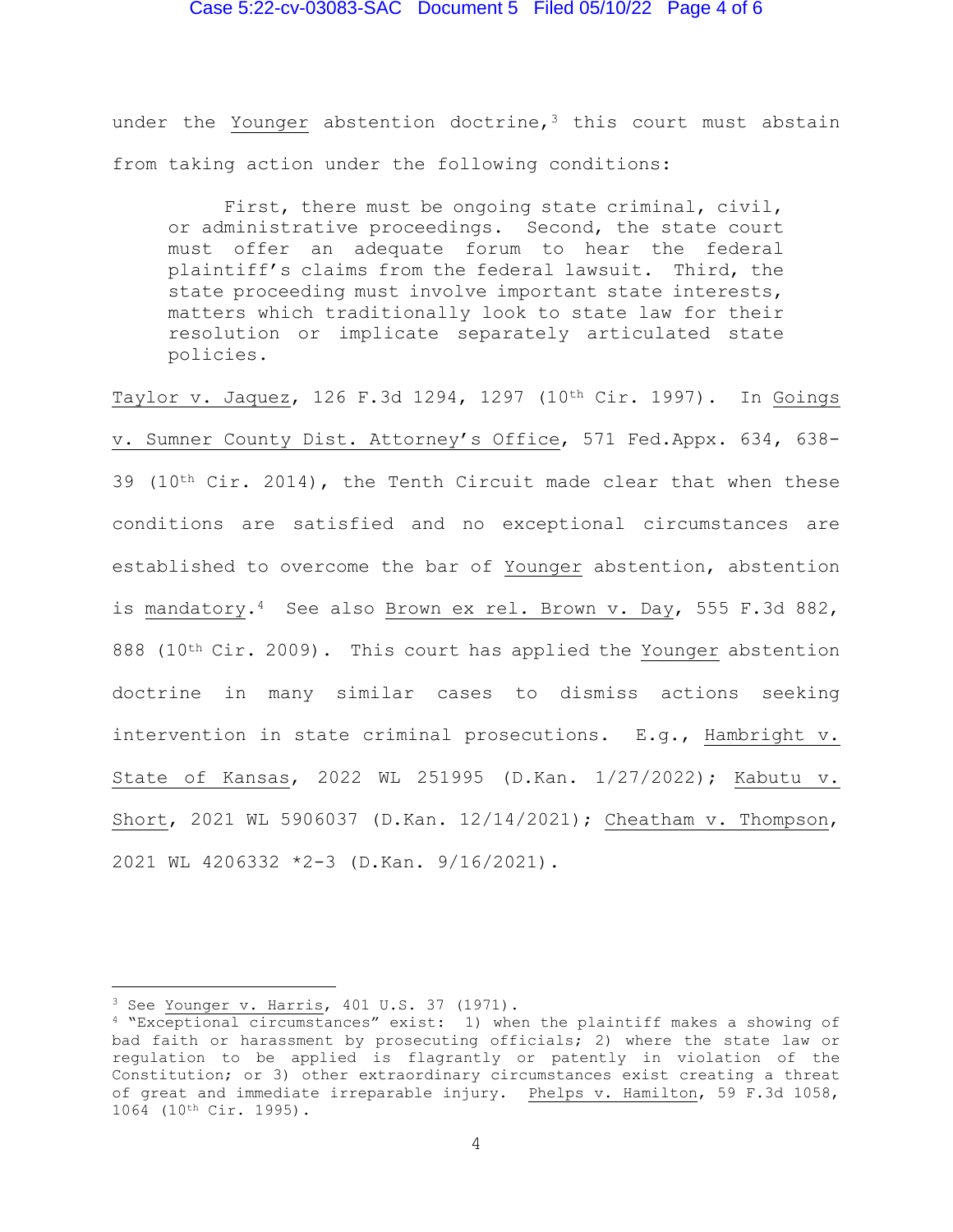# Case 5:22-cv-03083-SAC Document 5 Filed 05/10/22 Page 5 of 6

 In addition, plaintiff's claim for injunctive relief against future charges is not adequately stated. To allege "an actual case or controversy" involving injunctive relief over which this court may exercise jurisdiction, plaintiff must allege facts demonstrating that he is in immediate danger of sustaining some direct injury because of the challenged official conduct. City of Los Angeles v. Lyons, 461 U.S. 95, 101-02 (1983). The threat of injury must be real and immediate, not conjectural. Id. at 102. Plaintiff has failed to describe circumstances which show that he has standing to litigate a claim for injunctive relief against future charges for failure to register. A showing of past wrongs alone insufficient. Id. at 102-03; see also Barney v. Pulsipher, 143 F.3d 1299, 1306 n.3 (10th Cir. 1998).

## IV. Conclusion

For the above-state reasons, the court shall grant plaintiff time until June 9, 2022 to show cause why this case should not be dismissed without prejudice or to file an amended complaint which corrects the deficiencies found in the original complaint. An amended complaint should be printed on forms supplied by the Clerk of the Court which may be supplemented. Failure to respond to this order may result in the dismissal of this case.

5